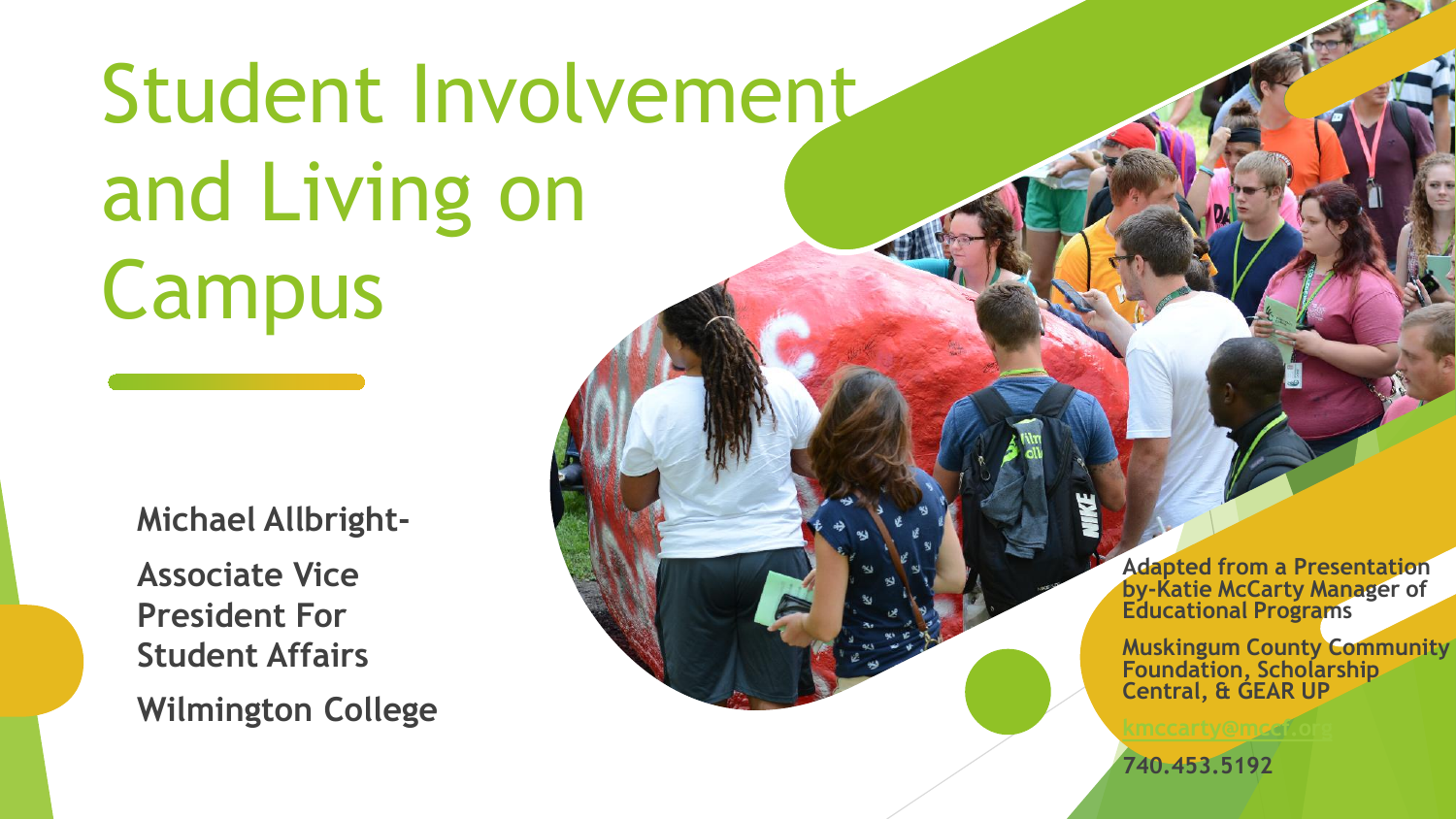

### Why should you live o campus?

**Living on campus has MANY benefits! It also comes with new challenges!**

- Living in a residence hall can be so much fun, but it can also be a challenge for first year students
- Some of the top benefits include Academic Success, support and connection and most importantly getting the total college experience.
- Less hassle with driving to campus and trying to park every day.

2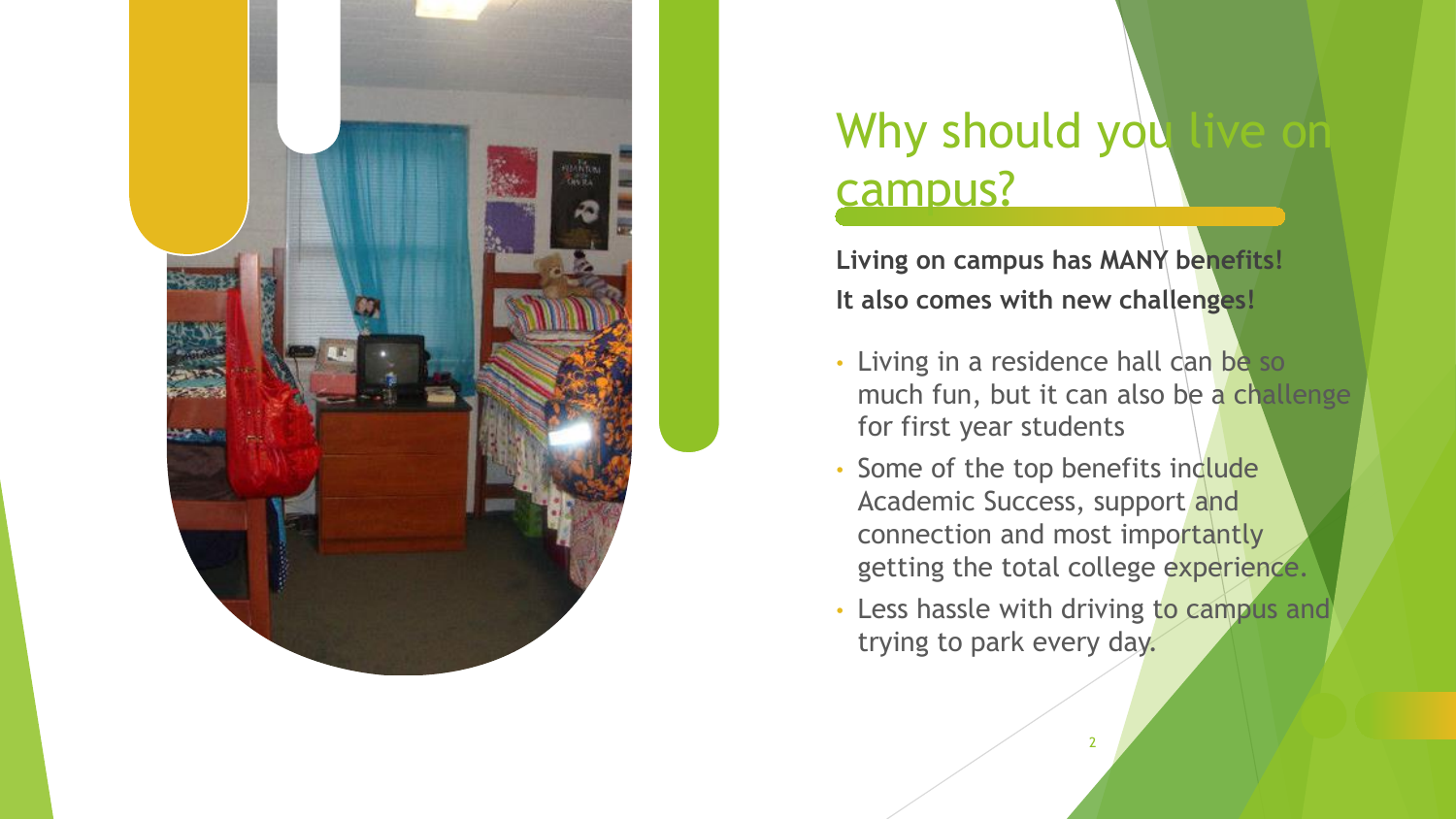### Academic Success and living on campus

**College campuses have so many academic resources available.** 

- Studies show that students who live on campus their freshman year have higher graduation rates!
- On -campus housing provides an environment that supports academic and personal success
- Lots of residence halls have study centers, computer labs and groups of friends to study with.

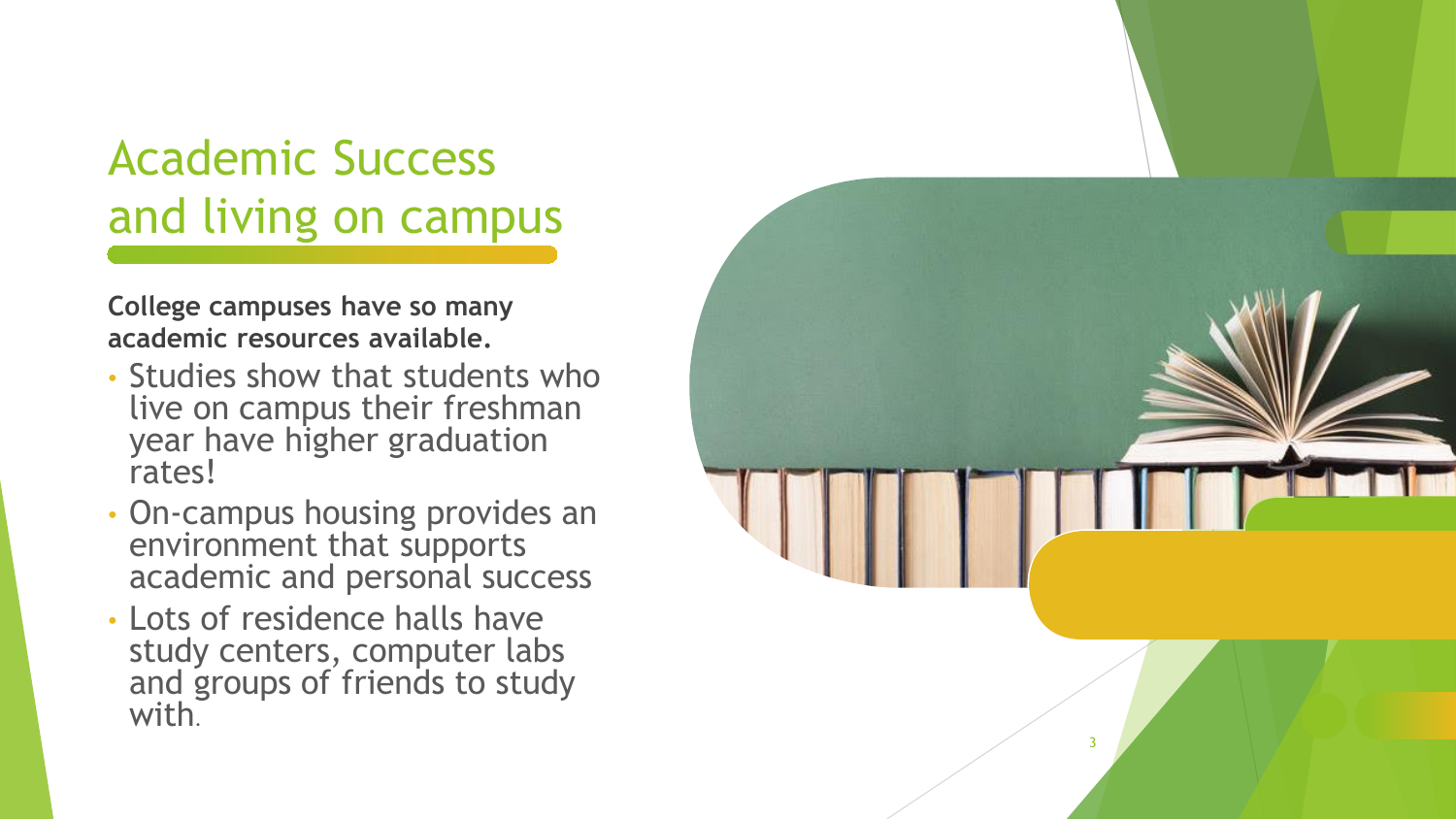# Support and Connection

**Students who live in the residence halls feel connected and get better acclimated to the college or university**

- There is really no other experience than living in a residence hall with hundreds of students who are going through the exact same thing as you.
- Making friends and getting involved is easy when everything the university has to offer is just a walk away.
- Residential staff provide programming and activities to build community!

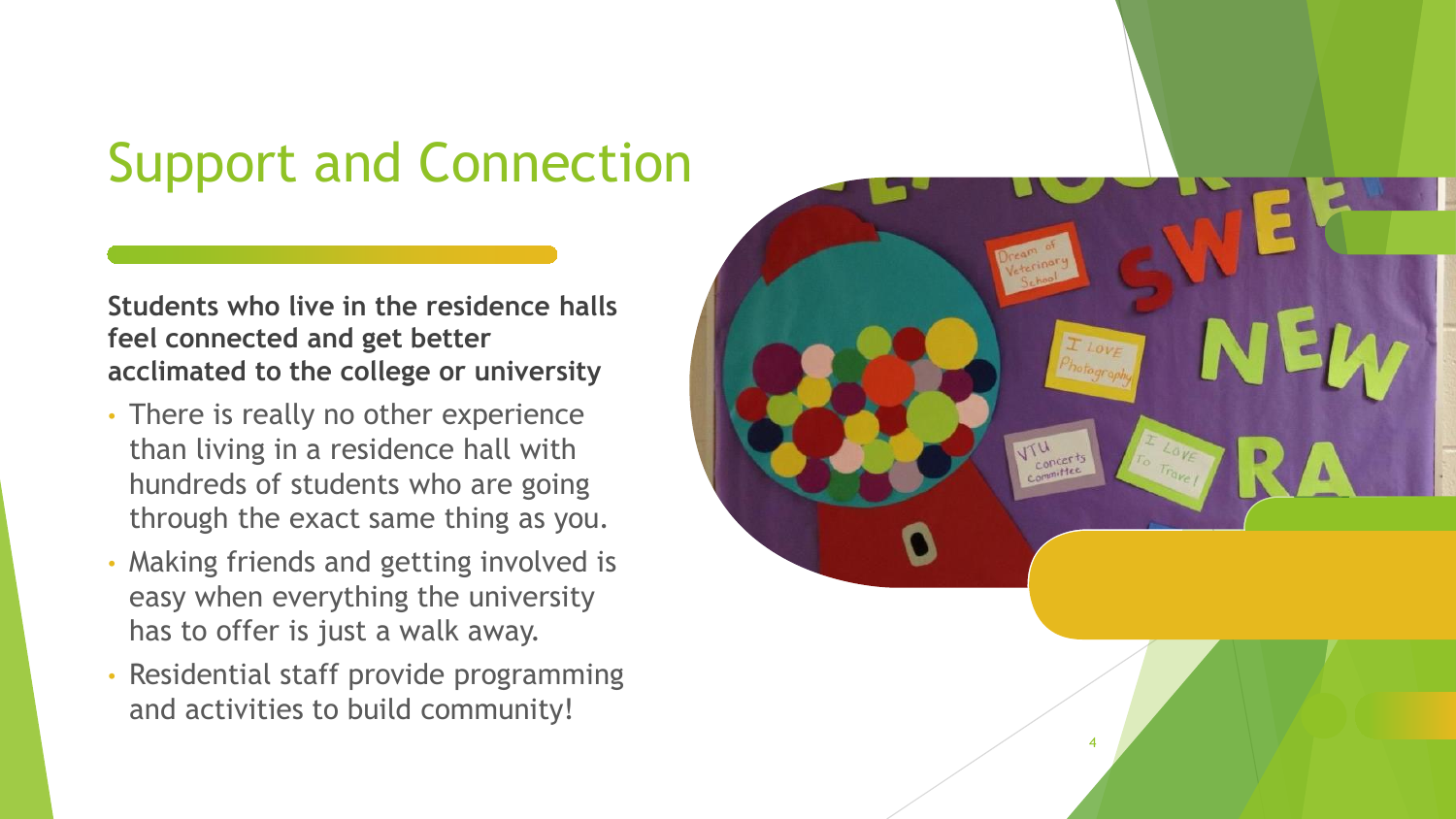## The Total College Experience!



**For most first year students this will be your first taste of independence… and a roommate.** 

**It can seem scary! But staff, returning students, and faculty are there to make the transition seamless.** 

**Access to tons of resources! (i.e. Career Services, Counseling Services, Health Center, Tutoring Center, Business Office, Financial Aid, Student Life Offices)**

involved and make your time in college fun! **Living on campus is the BEST way to get**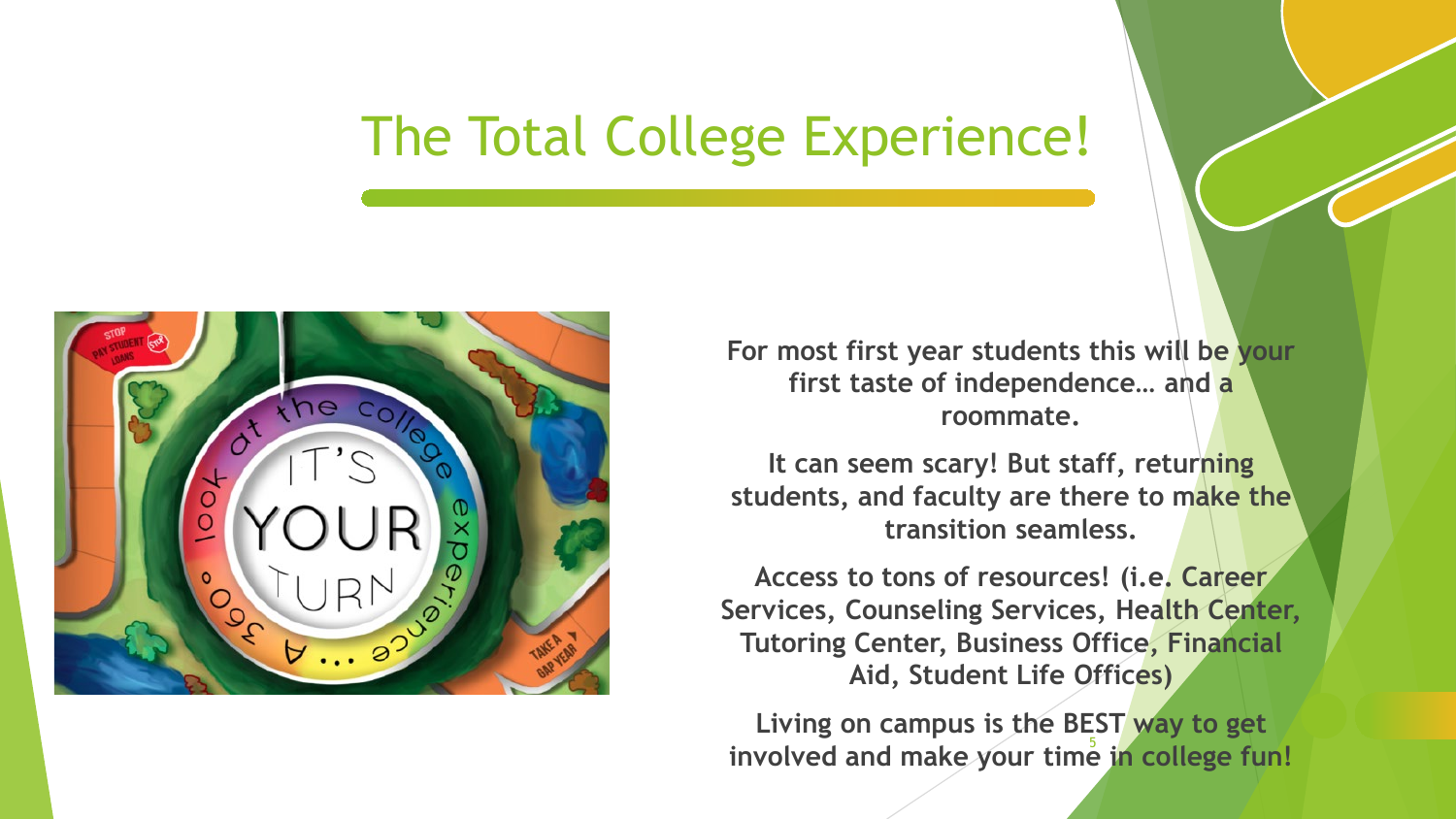

# Getting Involved!

**Students who are active in campus activities, are more engaged in the campus community and succeed more academically**.

- **Getting involved in groups that share common interests, or attending activities offered by the college can be fun**.
- **Getting involved will give your student the opportunity to meet new people**.
- **Colleges offer opportunities, often at little or no cost, that he may not encounter easily again**
- **Being involved in some groups may be a resume builder**
- 6 **Chances to do things beyond campus**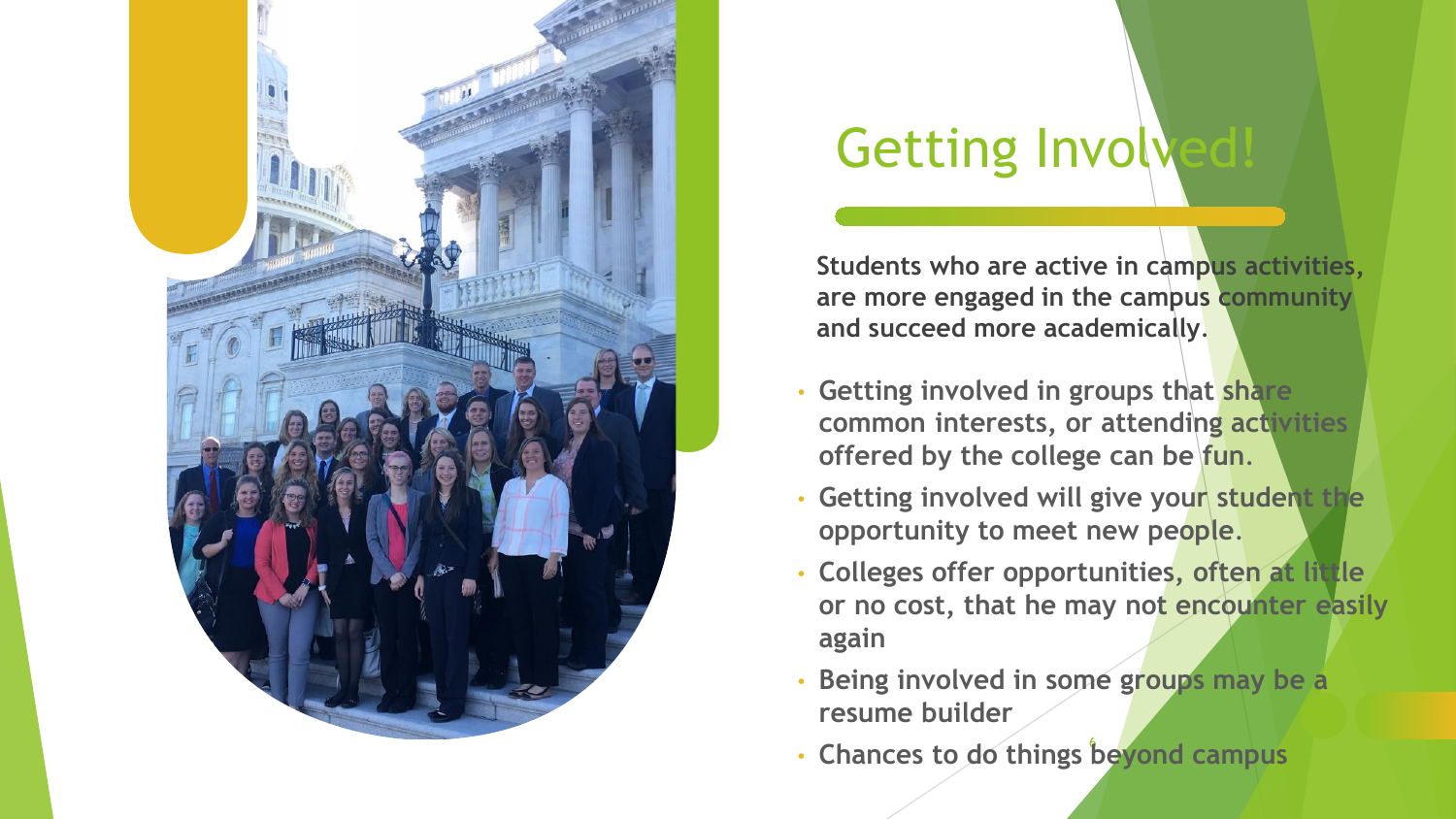# So many activities!

**Colleges and Universities offer a wide range of activities to get involved in!**

**Here are a few examples we provide at Muskingum and Wilmington!**

**All activities on campus are typically open to commuter students as well!**